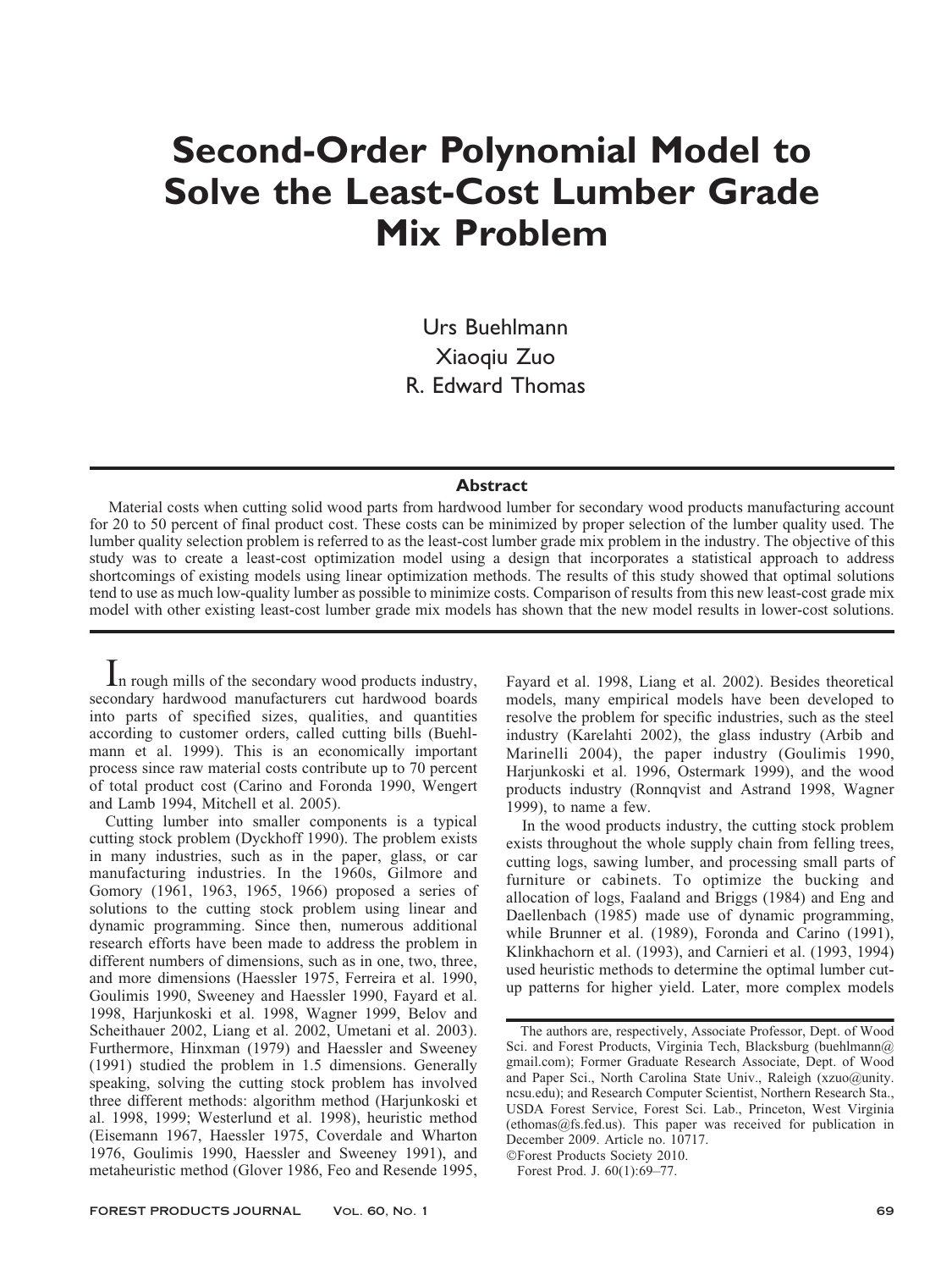that include lumber defects in the cutting process were developed to provide more realistic solutions (Astrand and Ronnqvist 1994, Ronnqvist and Astrand 1998).

Wood products manufacturers are sensitive to changes in lumber quality (referred to as lumber grade in the industry; National Hardwood Lumber Association [NHLA] 1998) and price. Matching cutting bill requirements (e.g., the size of individual parts in a cutting bill, the distribution of these sizes, and the individual quantities of parts required; Buehlmann et al. 1999) with the most appropriate lumber grade or lumber grade combination minimizes material purchasing and processing costs. Finding the best match between cutting bill and lumber grade composition for least cost is usually referred to as the least-cost lumber grade mix problem in the industry. Using the least-cost lumber grade mix implies that a mill processes an optimal lumber grade combination minimizing costs while satisfying cutting bill requirements. Efforts to solve the least-cost lumber grade mix problem started in the late 1960s (Englerth and Schumann 1969). Since then, much research (Hanover et al. 1973, Martens and Nevel 1985, Carino and Foronda 1990, Steele et al. 1990, Timson and Martens 1990, Harding 1991, Fortney 1994, Suter and Calloway 1994, Lawson et al. 1996) has been conducted to find solutions for the problem. Hamilton et al. (2002) advanced the linear programming approach that addressed the nonlinearity issue. However, their research focused on filling a cutting order from a given lumber stock with a defined lumber grade mix. Most, if not all, solutions developed to date rely on linear programming methodology. Reasons for this focus on linear programming methodology may have been the seemingly linear relationship between lumber grade or grade combinations and yield as well as the speed of performing the necessary calculations on computers (Bethel and Harrell 1957). However, even if true optimal solutions were obtained from linear programming models, the solution may not always be applicable on the manufacturing floor because the actual constraints, such as limited storage space, random machine downtime, and random raw material inputs in the plants, could not be included in the linear programming model (Sampson 1979). Also, the yield nomograms used for yield estimation in most least-cost lumber grade mix optimization models may be inaccurate because of the advancement of processing technologies and changes in the wood resource (Hoff 2000).

The primary requirement for applying linear programming is that both the objective and the constraint functions be simple linear (Winston 1994). Thus, solving the leastcost lumber grade mix problem using linear programming technologies requires that the relationship between yield and lumber grade or grade combinations be simple linear. Zuo et al. (2004) found that the relationship between yield and two and/or three lumber grade combinations are not always linear. In fact, it was shown that the simple linear relationship between yield and lumber grade mix does not hold for an estimated 90 percent of the cutting bill–grade combinations tested. Also, the study by Zuo et al. (2004) did not find a simple rule to predict if a cutting bill–grade mix combination behaves linearly. Thus, linear programming models apply only in selected cases that require narrow and short parts with relatively even distribution.

The violation of the linearity assumption limits the validity of the solutions produced by all major least-cost lumber grade mix models relying on linear programming. The

objective of this study then was to use a statistical method to search for the least-cost lumber grade or grade combination without violating the simple linearity assumption.

# Materials and Methods

A major problem in finding the least-cost lumber grade mix is to estimate the expected yield of required parts obtained from the various lumber grades and grade mix combinations. For this purpose, existing simulation software (Thomas 1999) and digital representations of lumber boards (Gatchell et al. 1998) were used.

## Lumber cut-up simulator

The USDA Forest Service's ROMI-RIP 2.0 (RR2) simulation software (Thomas 1999) was used to collect simulated lumber cut-up yields for this study. RR2 simulates the cut-up of lumber in rip-first rough mills (Thomas and Buehlmann 2002). In rip-first processing, narrow strips are cut from the board first. These are subsequently cut to the lengths required by the cutting bill (Buehlmann et al. 1999). The RR2 simulation software was set up to reflect real world conditions. In particular, the settings used are the following:

- All-blades—movable arbor type
- Salvage cut to primary lengths and widths
- No excess salvage yield included<br>• Complex dynamic exponential part
- Complex dynamic exponential part prioritization<br>• No random-width or random-length parts
- No random-width or random-length parts<br>• Continuously undated part counts
- Continuously updated part counts
- $\bullet$  ¼-inch end and side trim

# Cutting bill

Buehlmann's cutting bill (Buehlmann et al. 2008a, 2008b), a theoretical representation of the ''average'' industrial cutting bill with respect to size and quantity requirements, was used in this study. Proportional adjustments of part requirements were made to fit the lumber samples used for this study (Table 1).

Additionally, 10 industrial cutting bills were used (Wengert and Lamb 1994, Thomas 1996). Table 2 summarizes all 11 cutting bills and shows their relative difficulty ranking in respect of obtaining all parts from given lumber (Thomas 1996, Zuo et al. 2004).

## Lumber data

Because of its economic importance to the hardwood lumber industry and the volume of red oak processed in secondary hardwood dimension mills, digital representations of red oak lumber boards were used for this study. The following lumber grades were used: FAS, SELECTS (SEL), 1 Common, 2A Common, and 3A Common (NHLA 1998). These five grades are listed in decreasing order of quality

Table 1.—Cutting bill requirements of the Buehlmann cutting bill.

| Part          |     |      | Part length (in.) |      |      |
|---------------|-----|------|-------------------|------|------|
| width $(in.)$ | 10  | 17.5 | 27.5              | 47.5 | 72.5 |
| 1.50          | 136 | 297  | 433               | 243  | 103  |
| 2.50          | 152 | 298  | 480               | 262  | 98   |
| 3.50          | 46  | 102  | 146               | 88   | 57   |
| 4.25          | 49  | 99   | 158               | 85   | 40   |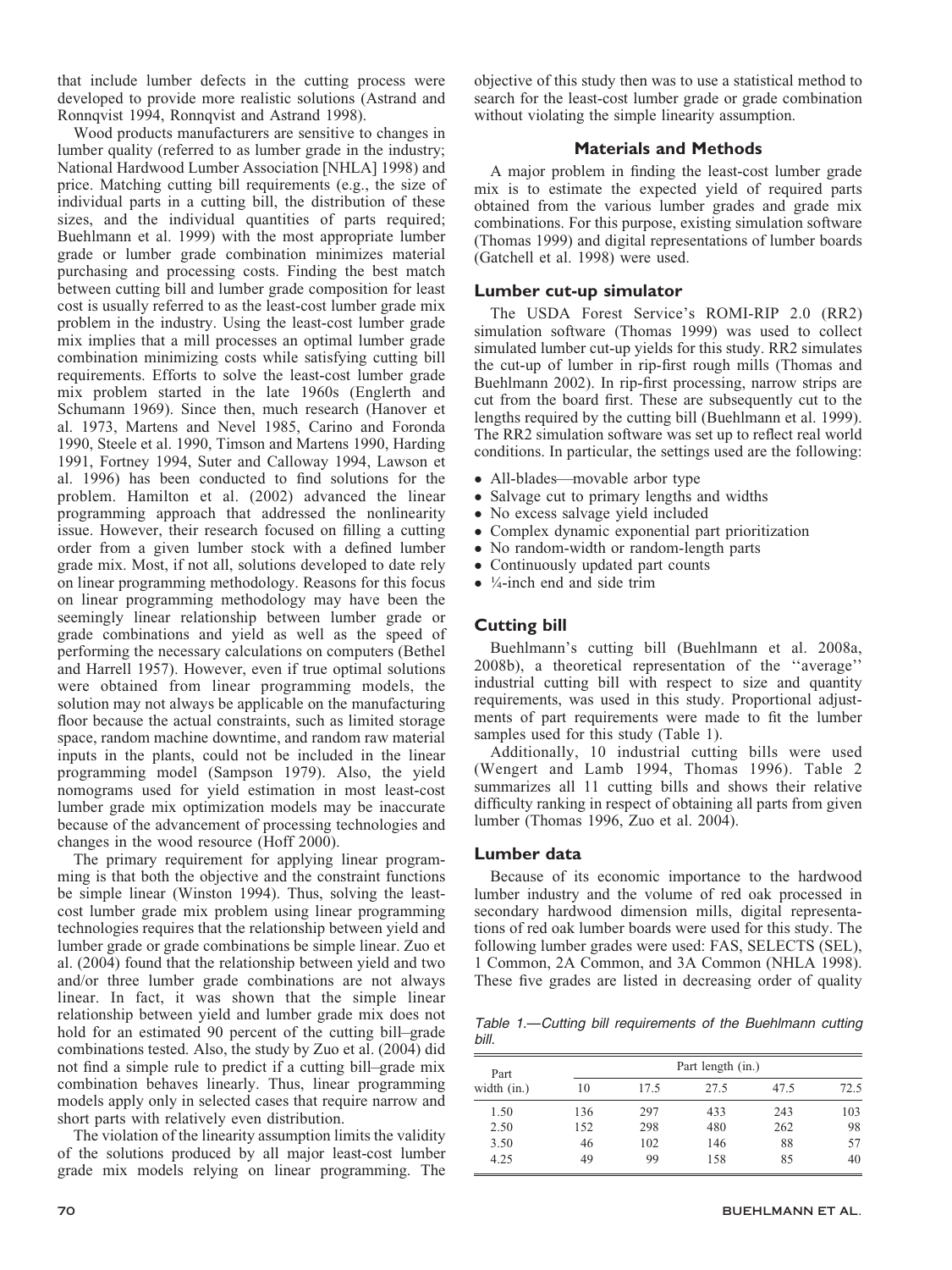Table 2.—Length and width summary and difficulty ranking for the 11 cutting bills used in this study.

| Cutting bill | Difficulty<br>ranking <sup>a</sup> | No. of<br>parts | No. of<br>widths | No. of<br>lengths |
|--------------|------------------------------------|-----------------|------------------|-------------------|
| А            |                                    |                 |                  |                   |
| B            |                                    | 10              |                  |                   |
| C            |                                    | 25              |                  | 16                |
| D            |                                    | 5               |                  |                   |
| E            |                                    |                 |                  |                   |
| F            | 6                                  | 12              |                  |                   |
| Buehlmann    |                                    | 20              |                  |                   |
| G            |                                    | 20              |                  | 12                |
| Н            | 9                                  | 8               |                  | 8                 |
| I            | 10                                 | 16              |                  |                   |
| J            | 11                                 |                 |                  |                   |

<sup>a</sup> The cutting bills were ranked from easiest to hardest as defined in Thomas's (1996) study; the rankings for the Wengert and Lamb (1994) and Buehlmann (1998) cutting bills were based on the same criteria as used in Thomas's study.

and price. Each lumber grade was used as a factor in the model. To control the model's computing time, lumber grade mix increments of 10 percent were used for creating the lumber grade combinations. To allow for three replicates of each lumber cut-up simulation to smooth out random variation, three lumber grade or grade combination samples with 1,000 board feet of lumber each were randomly selected from the 1998 Kiln Dried Red Oak Data Bank (Gatchell et al. 1998) using RR2's MAKEFILE utility (Thomas 1999) for each lumber grade combination.

#### Experimental design

The volume of each lumber grade in any given lumber grade combination is between 0 and 100 percent of the total lumber volume used in each lumber set. The sum of all lumber grade proportions is 100 percent. A five-factor mixture design (Myer and Montgomery 2002) was applied with the five factors being the proportion of each grade utilized in a given lumber sample. An upper bound of 80 percent was placed on 3A Common lumber because of its lack of capacity for producing the large parts in cutting bills. In fact, during preliminary testing, it was found that cutting bills G, I, and J were extremely difficult to satisfy with the combination of 80 percent 3A Common and 20 percent 2A Common lumber (the lowest-quality grade combination permitted under the rules discussed previously). Therefore, the upper bound for 3A Common lumber was adjusted to 60 percent for these three bills. Tables 3 and 4 show the details of the lumber grade mixture design executed for the 11 cutting bills (Tables 3 and 4, first six columns).

#### Analysis

Cost calculations.—In order to determine the grade combination that satisfied each cutting bill at the lowest lumber cost, cost information for each grade combination was acquired to build a lumber grade–cost response surface. The simulated yields (Table 3, last eight columns, and Table 4, last three columns) from the 25 initial grade combination sample runs on RR2 were used to build a response surface. However, since the lumber grade combination with the least cost was the outcome of interest, Equation 1 had to be used for the transformation of yields to cost. Equation 1 correlates yield, the grade distribution, and the market price

FOREST PRODUCTS JOURNAL Vol. 60, No. 1 71

for each lumber grade with costs:

$$
COST_j = \frac{\sum_{i}^{5} G_i \times M_i}{YIELD_j}
$$
 (1)

where

 $G_i$  = the proportion of each lumber grade;

 $M_i$  = the market price per thousand board feet (MBF) of each lumber grade;  $i = 1$  for FAS, 2 for SEL, 3 for 1 Common, 4 for 2A Common, and 5 for 3A Common; and

 $j =$  observation of a grade combination run.

To calculate total lumber costs per MBF for satisfying a given cutting bill, <sup>4</sup> /4-inch-thick, kiln-dried red oak lumber prices from January 2002 were used (Weekly Hardwood Review 2002). Data from 2002 were used to fit research described in this article with work done by Zuo et al. (2004) and by Buehlmann et al. (2008c). The price for SELECTS, which is not reported in Weekly Hardwood Review, was estimated through industry contacts. The prices used were as follows: FAS, \$1,570 per MBF; SEL, \$1,350 per MBF; 1 Common, \$1,000 per MBF; 2A Common, \$748 per MBF; and 3A Common, \$500 per MBF.

An optimal lumber grade combination (e.g., a minimum cost lumber grade combination) found using Equation 1 minimizes raw material cost without consideration of processing costs. Processing costs, in this study, were defined as all nonlumber (raw material) costs incurred when producing dimension parts in the production process. Thus, production costs, i.e., the sum of lumber and processing costs, must be optimized (minimized) to find the true lowestcost lumber grade mix for a given cutting bill. Research conducted in a dimension mill has shown that adding \$200 per MBF of input lumber to lumber costs is a good approximation of true processing costs in a state-of-the-art dimension mill (Buehlmann and Zaech 2001). This approach assumes that the processing costs are related to yield. Thus, for lumber inputs that yield more usable parts per MBF of input lumber, processing costs are lower because less lumber is needed to fulfill the cutting bill. Although this finding may not be true for all dimension mills depending on operational setup and technology used, Buehlmann and Zaech's findings were used for the development of this model. Modifications to this cost assumption can easily be incorporated into the model should a particular rough mill have proprietary processing cost estimates. For a mill having more detailed cost information, Equation 2 can be used and the specific processing costs  $(P_i)$  be applied for each grade:

$$
COST_j = \frac{\sum_{i}^{5} G_i \times (M_i + P_i)}{YIELD_j}
$$
 (2)

where

- $G_i$  = the proportion of each lumber grade;
- $M_i$  = the market price per MBF of each lumber grade;
- $P_i$  = the processing cost per MBF of each lumber grade;
- $i = 1$  for FAS, 2 for SEL, 3 for 1 Common, 4 for 2A Common, and 5 for 3A Common; and
- $j =$  observation of a grade combination run.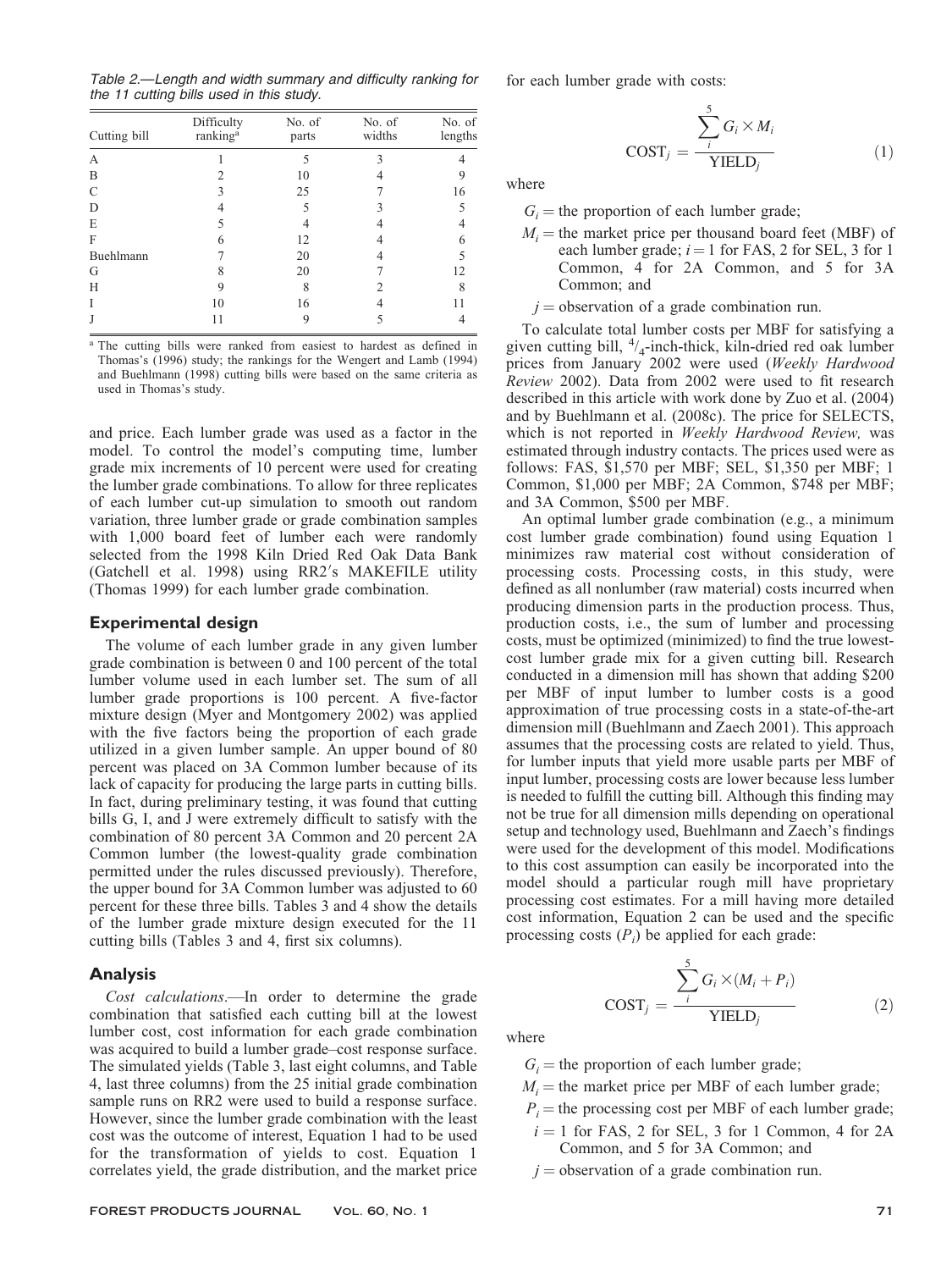Table 3.—Design matrix for five-factor mixture design with 80 percent upper bound for 3A Common lumber and average yield response from three replicates for eight cutting bills tested.

|                | $%$ for each grade |                  |              |              |              |       | Average yield $(\% )$ |               |       |       |       |           |       |
|----------------|--------------------|------------------|--------------|--------------|--------------|-------|-----------------------|---------------|-------|-------|-------|-----------|-------|
| Run no.        | FAS                | <b>SEL</b>       | 1Com         | 2ACom        | 3ACom        | A     | B                     | $\mathcal{C}$ | D     | E     | F     | Buehlmann | H     |
|                | $\theta$           | $\theta$         | $\theta$     | 20           | 80           | 29.31 | 37.39                 | 44.17         | 37.16 | 15.59 | 8.92  | 27.03     | 19.65 |
| $\overline{c}$ | $\theta$           | $\mathbf{0}$     | $\mathbf{0}$ | 60           | 40           | 36.71 | 47.70                 | 49.38         | 43.02 | 24.88 | 18.29 | 37.06     | 35.52 |
| 3              | $\theta$           | $\mathbf{0}$     | $\theta$     | 100          | $\mathbf{0}$ | 42.99 | 54.98                 | 54.76         | 48.36 | 30.95 | 26.67 | 47.93     | 46.29 |
| 4              | $\theta$           | $\mathbf{0}$     | 20           | $\mathbf{0}$ | 80           | 32.59 | 44.65                 | 46.37         | 39.72 | 21.41 | 16.45 | 36.02     | 31.18 |
| 5              | $\Omega$           | $\mathbf{0}$     | 50           | 50           | $\theta$     | 50.09 | 60.74                 | 60.76         | 54.14 | 43.90 | 43.62 | 57.68     | 54.57 |
| 6              | $\Omega$           | $\theta$         | 50           | 50           | $\theta$     | 49.54 | 60.36                 | 60.38         | 53.96 | 44.37 | 41.57 | 57.21     | 54.68 |
| 7              | $\theta$           | $\mathbf{0}$     | 60           | $\mathbf{0}$ | 40           | 45.30 | 56.49                 | 56.68         | 50.10 | 38.62 | 40.79 | 52.46     | 50.24 |
| 8              | $\Omega$           | $\mathbf{0}$     | 100          | $\mathbf{0}$ | $\mathbf{0}$ | 56.43 | 65.61                 | 65.50         | 60.08 | 53.60 | 54.03 | 63.83     | 60.79 |
| 9              | $\theta$           | 20               | $\mathbf{0}$ | $\mathbf{0}$ | 80           | 33.80 | 46.40                 | 45.80         | 40.50 | 24.37 | 23.76 | 39.02     | 34.97 |
| 10             | $\theta$           | 50               | $\mathbf{0}$ | 50           | $\theta$     | 49.23 | 62.47                 | 60.17         | 55.46 | 48.32 | 52.93 | 59.78     | 56.53 |
| 11             | $\Omega$           | 50               | $\theta$     | 50           | $\theta$     | 48.30 | 63.12                 | 60.76         | 55.88 | 49.03 | 52.66 | 59.09     | 57.35 |
| 12             | $\theta$           | 50               | 50           | $\mathbf{0}$ | $\mathbf{0}$ | 55.39 | 67.37                 | 66.28         | 60.75 | 59.95 | 59.78 | 65.83     | 63.34 |
| 13             | $\Omega$           | 50               | 50           | $\Omega$     | $\theta$     | 55.38 | 67.32                 | 66.03         | 60.93 | 58.25 | 59.30 | 65.11     | 62.57 |
| 14             | $\Omega$           | 60               | $\Omega$     | $\theta$     | 40           | 44.00 | 58.96                 | 54.83         | 51.17 | 44.79 | 48.21 | 53.98     | 52.49 |
| 15             | $\Omega$           | 100              | $\mathbf{0}$ | $\mathbf{0}$ | $\mathbf{0}$ | 54.59 | 69.56                 | 64.01         | 61.78 | 63.34 | 61.13 | 66.16     | 64.95 |
| 16             | 50                 | $\boldsymbol{0}$ | $\Omega$     | 50           | $\mathbf{0}$ | 56.50 | 66.74                 | 67.00         | 61.24 | 60.03 | 58.78 | 65.28     | 60.93 |
| 17             | 50                 | $\mathbf{0}$     | $\mathbf{0}$ | 50           | $\theta$     | 56.24 | 66.75                 | 66.69         | 61.14 | 60.51 | 59.70 | 64.70     | 61.08 |
| 18             | 50                 | $\mathbf{0}$     | 50           | $\theta$     | $\theta$     | 63.39 | 71.01                 | 71.42         | 66.81 | 66.33 | 67.60 | 70.92     | 66.49 |
| 19             | 50                 | $\theta$         | 50           | $\Omega$     | $\theta$     | 63.79 | 70.99                 | 71.36         | 67.02 | 66.41 | 67.30 | 70.66     | 67.04 |
| 20             | 50                 | 50               | $\Omega$     | $\theta$     | $\theta$     | 62.86 | 72.93                 | 72.26         | 67.81 | 68.02 | 68.72 | 72.45     | 68.57 |
| 21             | 50                 | 50               | $\theta$     | $\Omega$     | $\theta$     | 62.13 | 71.97                 | 71.33         | 67.33 | 66.78 | 68.19 | 71.83     | 67.67 |
| 22             | 60                 | $\mathbf{0}$     | $\mathbf{0}$ | $\mathbf{0}$ | 40           | 53.63 | 64.35                 | 63.92         | 59.06 | 58.50 | 55.49 | 61.31     | 58.75 |
| 23             | 60                 | $\mathbf{0}$     | $\theta$     | $\theta$     | 40           | 53.16 | 64.36                 | 63.98         | 58.73 | 57.92 | 55.65 | 61.55     | 58.60 |
| 24             | 100                | $\mathbf{0}$     | $\theta$     | $\Omega$     | $\theta$     | 70.11 | 76.08                 | 76.05         | 73.21 | 72.64 | 75.50 | 76.68     | 71.80 |
| 25             | 100                | $\boldsymbol{0}$ | $\theta$     | $\theta$     | $\theta$     | 69.85 | 76.21                 | 76.61         | 73.55 | 72.43 | 75.61 | 76.96     | 71.92 |

Table 4.—Design matrix for five-factor mixture design with 60 percent upper bound for 3A Common lumber and average yield response from three replicates for three cutting bills tested.

|                |          |              |              | Average yield $(\% )$ |                  |           |       |       |
|----------------|----------|--------------|--------------|-----------------------|------------------|-----------|-------|-------|
| Run no.        | FAS      | <b>SEL</b>   | 1Com         | 2ACom                 | 3ACom            | ${\rm G}$ |       |       |
|                | $\theta$ | $\theta$     | $\theta$     | 40                    | 60               | 25.42     | 13.11 | 5.21  |
| $\overline{c}$ | $\theta$ | $\theta$     | $\theta$     | 70                    | 30               | 34.84     | 14.77 | 6.88  |
|                | $\Omega$ | $\theta$     | $\Omega$     | 100                   | $\mathbf{0}$     | 42.35     | 22.64 | 12.63 |
|                | $\Omega$ | $\theta$     | 40           | $\mathbf{0}$          | 60               | 39.60     | 32.44 | 24.68 |
|                | $\theta$ | $\theta$     | 50           | 50                    | $\boldsymbol{0}$ | 52.48     | 45.92 | 40.68 |
|                | $\Omega$ | $\Omega$     | 50           | 50                    | $\Omega$         | 52.14     | 45.19 | 38.84 |
|                | $\Omega$ | $\Omega$     | 70           | $\Omega$              | 30               | 50.30     | 47.18 | 38.22 |
| 8              | $\Omega$ | $\theta$     | 100          | $\mathbf{0}$          | $\mathbf{0}$     | 60.13     | 57.52 | 48.38 |
| 9              | $\Omega$ | $\Omega$     | 100          | $\Omega$              | $\Omega$         | 60.36     | 58.93 | 49.38 |
| 10             | $\Omega$ | 40           | $\theta$     | $\Omega$              | 60               | 43.47     | 36.72 | 27.38 |
| 11             | $\Omega$ | 50           | $\mathbf{0}$ | 50                    | $\mathbf{0}$     | 55.90     | 50.97 | 40.49 |
| 12             | $\Omega$ | 50           | $\theta$     | 50                    | $\Omega$         | 55.79     | 51.96 | 41.76 |
| 13             | $\Omega$ | 50           | 50           | $\Omega$              | $\mathbf{0}$     | 63.42     | 60.88 | 52.09 |
| 14             | $\Omega$ | 50           | 50           | $\Omega$              | $\mathbf{0}$     | 63.35     | 60.94 | 51.90 |
| 15             | $\Omega$ | 70           | $\mathbf{0}$ | $\Omega$              | 30               | 55.30     | 51.99 | 41.33 |
| 16             | $\theta$ | 100          | $\mathbf{0}$ | $\Omega$              | $\mathbf{0}$     | 66.57     | 64.74 | 55.33 |
| 17             | 40       | $\Omega$     | $\theta$     | $\Omega$              | 60               | 48.45     | 42.18 | 42.04 |
| 18             | 50       | $\theta$     | $\theta$     | 50                    | $\mathbf{0}$     | 60.82     | 59.07 | 56.07 |
| 19             | 50       | $\theta$     | $\Omega$     | 50                    | $\Omega$         | 59.82     | 59.44 | 56.89 |
| 20             | 50       | $\Omega$     | 50           | $\Omega$              | $\Omega$         | 69.14     | 68.32 | 62.22 |
| 21             | 50       | $\mathbf{0}$ | 50           | $\Omega$              | $\mathbf{0}$     | 68.52     | 68.62 | 61.08 |
| 22             | 50       | 50           | $\theta$     | $\Omega$              | $\Omega$         | 69.94     | 68.97 | 63.13 |
| 23             | 50       | 50           | $\Omega$     | $\Omega$              | $\mathbf{0}$     | 70.32     | 69.15 | 61.79 |
| 24             | 70       | $\mathbf{0}$ | $\mathbf{0}$ | 0                     | 30               | 61.49     | 61.11 | 57.92 |
| 25             | 100      | $\theta$     | $\theta$     | $\Omega$              | $\mathbf{0}$     | 75.75     | 75.09 | 70.86 |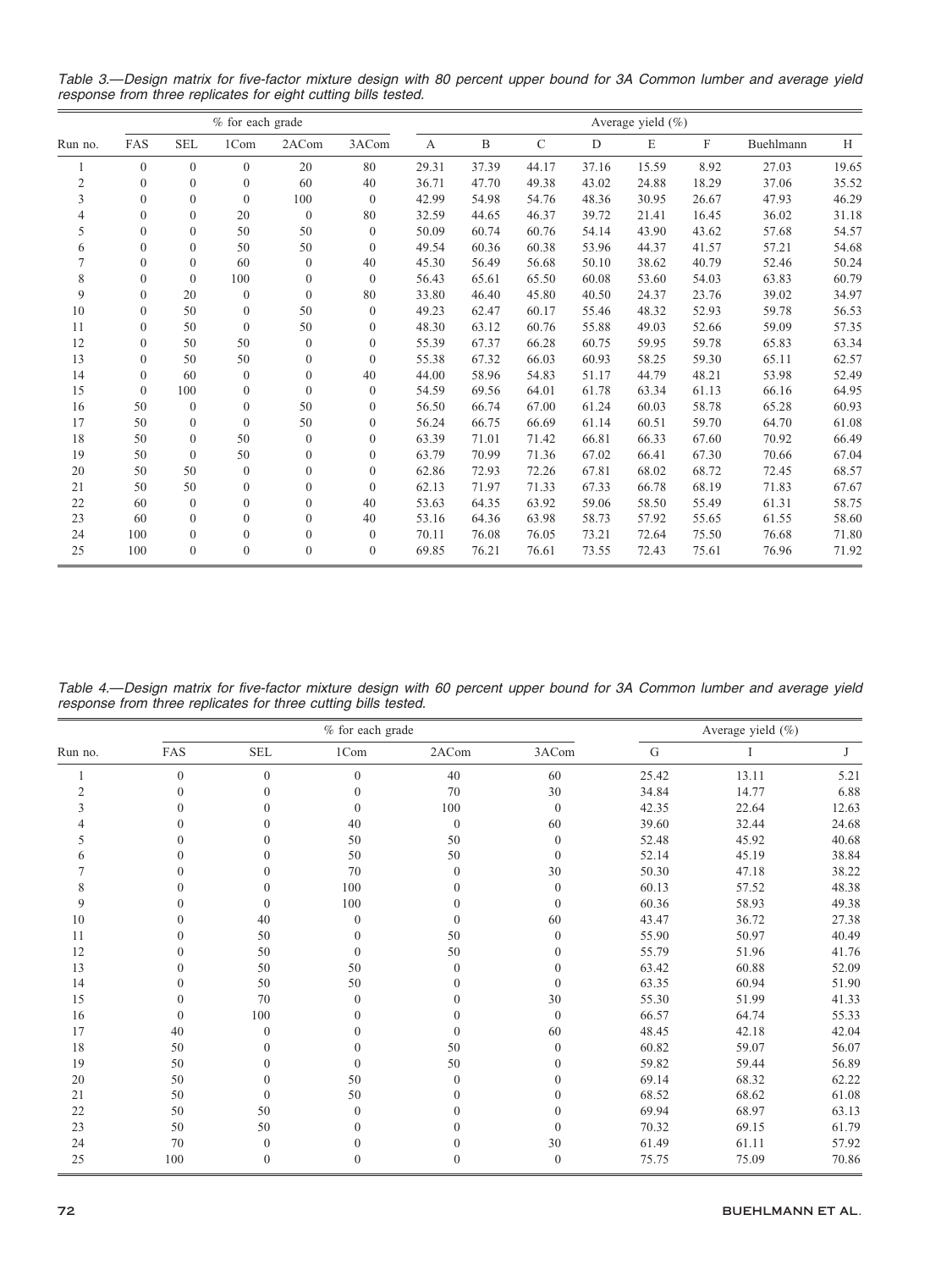In this study, production costs thus become the sum of market price of lumber  $(M_i)$  plus \$200 processing costs  $(P_i)$ , e.g., FAS, \$1,770 per MBF; SEL, \$1,550 per MBF; 1 Common, \$1,200 per MBF; 2A Common, \$948 per MBF; and 3A Common, \$700 per MBF. By adding a uniform dollar amount per unit of input as processing cost to each lumber grade, a penalty for processing lower-grade lumber is created since more input volume of lower-grade lumber is needed to meet a cutting bill.

Model generation.—The objective of this research was to find a global optimal solution for individual cutting bills with regard to minimum raw material costs or minimum production costs. To fit the lumber grade–cost response surface, a second-order polynomial model (Eq. 3) was generated for each cutting bill using SAS 8.2 (SAS Institute Inc. 2002):

$$
u_{y} = \beta_{0}^{*} + \sum_{i=1}^{5} \beta_{i}^{*} x_{i} + \sum \sum_{i < j} \beta_{ij}^{*} x_{i} x_{j} \tag{3}
$$

where

 $u<sub>v</sub>$  = the cost of satisfying a given cutting bill;

 $x_i x_j$  = the proportions of each lumber grade;

 $\beta_0^*$  = the intercept;

- $\beta_i^*$  = the coefficients of linear terms; and
- $\beta_{ij}^*$  = the coefficients of the interaction terms;  $ij = 1$  for FAS, 2 for SEL, 3 for 1 Common, 4 for 2A Common, and 5 for 3A Common.

Using this lumber grade–cost response surface, an exhaustive search using SAS was conducted to locate the lowest cost point of the surface within the experimental area (Zuo 2003). The lumber grade or grades corresponding with the minimum cost point provide the optimal grade combination associated with minimum costs to satisfy given cutting bill requirements.

#### Results and Discussion

First, results from testing Buehlmann's cutting bill (Buehlmann et al. 2008a, 2008b) are presented followed by results for the 10 industry cutting bills (Wengert and Lamb 1994, Thomas 1996).

#### Buehlmann's cutting bill

The full model for the lumber grade–raw material cost response surface for Buehlmann's cutting bill is shown in Equation 4:

$$
COST = 1,886 + 157.84 \times FAS + 171.86 \times SEL
$$
  
\n
$$
-313.38 \times 1Com - 348.02 \times 2ACom
$$
  
\n
$$
-107.21 \times FAS \times SEL + 29.14 \times FAS \times 1Com
$$
  
\n
$$
-29.09 \times FAS \times 2ACom
$$
  
\n
$$
-504.29 \times FAS \times 3ACom
$$
  
\n
$$
-81.18 \times SEL \times 1Com
$$
  
\n
$$
-130.95 \times SEL \times 2ACom
$$
  
\n
$$
-730.82 \times SEL \times 3ACom
$$
  
\n
$$
-134.07 \times 1Com \times 2ACom
$$
  
\n
$$
-796.84 \times 1Com \times 3ACom
$$
  
\n
$$
+639 \times 2ACom \times 3ACom.
$$
  
\n(4)

Based on this fitted response surface, an iterative search for the minimum cost point was conducted using SAS 8.2.

For each search step, 10 percent grade increments were applied. The lowest cost grade combination for the Buehlmann cutting bill to minimize raw material costs according to the statistical model shown in Equation 4 is a grade mix of 70 percent 1 Common and 30 percent 3A Common lumber. The same procedure was followed to obtain the least-cost grade combination that minimizes total production cost (e.g., lumber plus processing costs). The production cost response surface for the Buehlmann cutting bill is shown in Equation 5:

$$
COST = 2,607 - 302.50 \times FAS - 238.70 \times SEL - 718.00 \times 1Com - 662.00 \times 2ACom - 139.20 \times FAS \times SEL + 6.47 \times FAS \times 1Com - 132.20 \times FAS \times 2ACom - 999.30 \times FAS \times 3ACom - 111.70 \times SEL \times 1Com - 218.60 \times SEL \times 2ACom - 1,272.70 \times SEL \times 3ACom - 186.90 \times 1Com \times 2ACom - 1,236.90 \times 1Com \times 3ACom + 821.10 \times 2ACom \times 3ACom. (5)
$$

The optimal grade combination for minimum production costs for the Buehlmann cutting bill is 80 percent 1 Common and 20 percent 3A Common lumber. Because of the many large parts that are difficult to obtain from 3A Common lumber, a high proportion of 1 Common lumber was included in the minimum total cost grade mix. Including processing costs indicated that cost inefficiency was associated with cutting the 3A Common lumber; thus, 10 percent more 1 Common lumber was recommended to minimize overall production costs. This shift in lumber grade distribution is the result of the advantage of lower processing cost per unit output for higher-grade lumber.

# Actual industrial cutting bills

Each cutting bill has specific individual part size and quantity distributions (Buehlmann 1998) resulting in differing yield results for different lumber grades. Therefore, there is no uniform model that can be used for all cutting bills. Hence, for each cutting bill, a specific lumber grade–yield cost response surface has to be created on the basis of estimated yields obtained from RR2 (Thomas 1999). Table 5 presents the parameters for each factor (grade) and each factor interaction for the 10 cutting bills studied for the case when no processing costs are included. When processing costs were included, the lumber grade– cost response surface, and thus the regression model parameters changed. Using these lumber grade–raw material or production cost response surface models, iterative searches were conducted for both minimum material costs and minimum material and production costs using SAS 8.2. Table 6 shows the optimal lumber grade combinations that minimize raw material costs for the 10 industrial cutting bills according to the statistical models. Results for Buehlmann's cutting bill are included in Table 6 to allow for comparisons. The cutting bills are listed by order of difficulty as ranked in a previous study (Zuo et al. 2004) and cited in Table 2. Table 6 shows that lower-grade lumber, 2A Common and 3A Common, are the only grades required to satisfy the first four cutting bills (A, D, C, and B) at minimum costs. These cutting bills were defined as easy-to-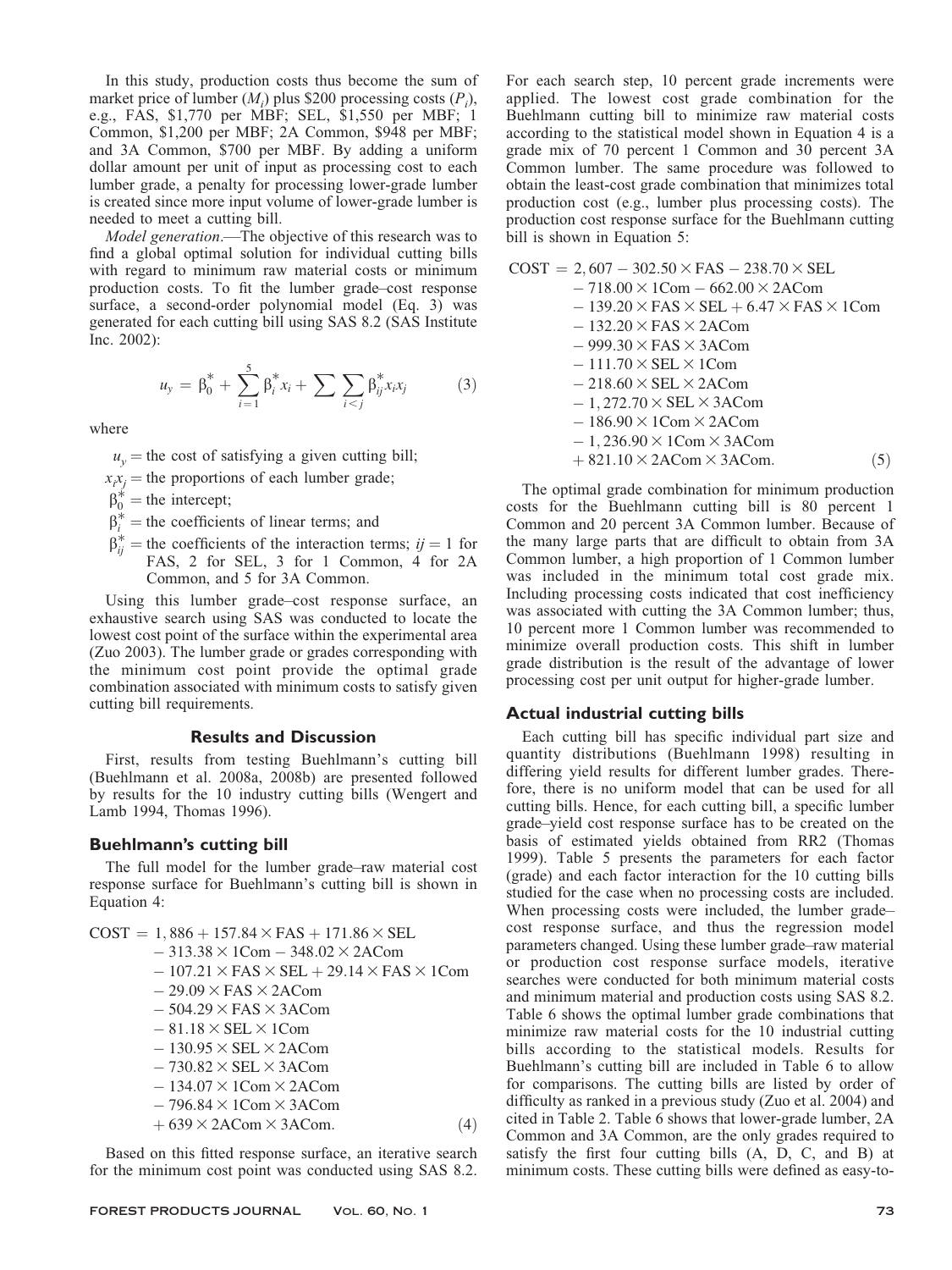Table 5.—Regression parameters for raw material cost surfaces of the 10 industrial cutting bills.

|                                     | Cutting bill |          |          |          |          |          |          |          |          |          |
|-------------------------------------|--------------|----------|----------|----------|----------|----------|----------|----------|----------|----------|
| Factor                              | A            | B        | C        | D        | E        | F        | G        | H        |          |          |
| Intercept                           | 1,876.75     | 1,393.75 | 1,222.88 | 1,461.22 | 3,587.85 | 5,598.41 | 2,196.86 | 2,589.52 | 2,800.77 | 4,852.68 |
| <b>FAS</b>                          | 3.67         | 6.68     | 8.34     | 6.78     | $-14.23$ | $-35.21$ | $-1.01$  | $-4.05$  | $-7.07$  | $-25.37$ |
| SEL                                 | 6.04         | 5.54     | 8.86     | 7.25     | $-14.23$ | $-32.39$ | $-1.55$  | $-4.66$  | $-7.14$  | $-23.75$ |
| 1Com                                | $-1.06$      | 1.36     | 3.03     | 2.04     | $-17.06$ | $-37.10$ | $-5.31$  | $-9.19$  | $-10.88$ | $-27.95$ |
| 2Acom                               | $-1.44$      | $-0.45$  | 1.45     | 0.86     | $-12.21$ | $-29.75$ | $-4.78$  | $-10.43$ | 5.17     | 9.51     |
| $FAS \times SEL$                    | $-0.01$      | 0.00     | $-0.02$  | $-0.00$  | 0.00     | $-0.03$  | 0.01     | $-0.00$  | 0.01     | $-0.02$  |
| $FAS \times 1Com$                   | 0.02         | 0.01     | 0.00     | 0.01     | $-0.04$  | $-0.03$  | $-0.01$  | $-0.00$  | $-0.01$  | $-0.04$  |
| $FAS \times 2ACom$                  | 0.03         | 0.01     | 0.01     | 0.02     | $-0.14$  | $-0.16$  | 0.01     | 0.01     | $-0.30$  | $-0.80$  |
| $FAS \times 3ACom$                  | 0.02         | $-0.01$  | 0.03     | 0.03     | $-0.32$  | $-0.59$  | $-0.08$  | $-0.17$  | $-0.13$  | $-0.58$  |
| $SEL \times 1Com$                   | $-0.00$      | 0.00     | $-0.02$  | 0.00     | $-0.01$  | $-0.06$  | 0.00     | $-0.01$  | 0.01     | $-0.00$  |
| $SEL \times 2ACom$                  | 0.02         | 0.01     | $-0.00$  | 0.01     | $-0.04$  | $-0.20$  | $-0.00$  | 0.00     | $-0.27$  | $-0.64$  |
| $SEL \times 3ACom$                  | 0.01         | $-0.02$  | 0.04     | 0.03     | $-0.25$  | $-0.86$  | $-0.07$  | $-0.22$  | $-0.09$  | $-0.31$  |
| $1 \text{Com} \times 2 \text{ACom}$ | 0.00         | 0.00     | $-0.00$  | 0.01     | $-0.06$  | $-0.08$  | $-0.00$  | $-0.00$  | $-0.24$  | $-0.69$  |
| $1Com \times 3ACom$                 | $-0.02$      | $-0.03$  | 0.00     | 0.01     | $-0.23$  | $-0.64$  | $-0.08$  | $-0.22$  | $-0.10$  | $-0.35$  |
| $2ACom \times 3ACom$                | $-0.00$      | 0.01     | $-0.00$  | $-0.00$  | $-0.03$  | 0.16     | 0.10     | 0.04     | 0.66     | 2.44     |

cut cutting bills in Zuo et al.'s (2004) study. With increasing levels of cutting bill difficulty, more higher-grade lumber is required for the least-cost solution. However, lower-grade lumber (e.g., low-cost lumber) is kept as much as possible in the grade mix.

The consistent inclusion of a proportion of lower-grade lumber (i.e., 2A and 3A Common) in the optimal lumber grade combinations derived by the model is explained by the variation in lumber cost between lumber grades. According to the market prices used in this study for red oak lumber in January 2002 (Weekly Hardwood Review 2002), the price gap between FAS and 2A common was \$822 per MBF (\$1,570 per MBF vs. \$748 per MBF) and \$1,070 per MBF for FAS and 3A Common (\$1,570 per MBF vs. \$500 per MBF). Thus, using 2,090 board feet (BF) of 2A Common or 3,140 BF of 3A Common lumber costs the same as using 1,000 BF of FAS lumber. Put another way, a cutting bill that needs 1,000 BF of FAS lumber to meet the requirements could be satisfied more cheaply if less than 2,090 BF of 2A Common or less than 3,140 BF of 3A Common lumber were used. This is the scenario observed for the easy-to-cut cutting bills (A, D, C, and B) that require smaller parts and that, therefore, can be satisfied efficiently using lower-grade lumber.

Table 6.—Optimal lumber grade mix to minimize raw material cost based on the five-factor statistical model with interactions (without consideration of processing costs).

| Cutting       | Difficulty     | % without processing cost |            |      |       |       |  |  |  |
|---------------|----------------|---------------------------|------------|------|-------|-------|--|--|--|
| bill          | ranking        | FAS                       | <b>SEL</b> | 1Com | 2ACom | 3ACom |  |  |  |
| A             |                |                           |            |      | 100   |       |  |  |  |
| D             | $\overline{2}$ |                           |            |      | 20    | 80    |  |  |  |
| $\mathcal{C}$ | 3              |                           |            |      | 20    | 80    |  |  |  |
| B             | $\overline{4}$ |                           |            |      | 100   |       |  |  |  |
| Н             | 5              |                           |            | 70   |       | 30    |  |  |  |
| G             | 6              |                           |            | 80   |       | 20    |  |  |  |
| E             | 7              | 10                        |            | 70   |       | 20    |  |  |  |
| Buehlmann     | 8              |                           |            | 70   |       | 30    |  |  |  |
| I             | 9              |                           |            | 80   | 20    |       |  |  |  |
| F             | 10             |                           | 50         | 20   |       | 30    |  |  |  |
| J             | 11             | 40                        |            | 40   | 20    |       |  |  |  |

However, when cutting bills are difficult to cut, i.e., when they either require large parts (cutting bills I, F, and J) or have unevenly distributed part sizes or quantity requirements, better lumber qualities are needed. For example, in cutting bill J, 70 percent of the part lengths are shorter than 41 inches, while 25 percent are longer than 71 inches. There are no part requirements for lengths between 41 inches and 70 inches in cutting bill J. Either such cutting bills cannot be satisfied by lower-grade lumber only, or they require large quantities of lower-grade lumber, thus putting the lower grades in an economically inferior position. Processing more of the higher-grade lumber is economically advantageous in such cases. For example, cutting bills F and J, the two most difficult-to-cut cutting bills, require 50 percent SEL and 40 percent FAS lumber, respectively, to minimize raw material costs.

Table 7 presents the solutions that minimize total production costs (processing cost plus raw material cost). The least-cost lumber grade mix solutions for cutting bills A, C, B, H, and I are unchanged from the raw material– based cost scenario (Table 6) despite the fact that processing costs of \$200 per 1,000 BF are now included in the cost calculation. It is likely that the optimum grade composition

Table 7.—Optimal lumber grade mix to minimize total production cost based on the five-factor statistical model with interactions (with processing costs included).

| Cutting                   | Difficulty | % with \$200/MBF processing cost |            |      |       |       |  |  |  |
|---------------------------|------------|----------------------------------|------------|------|-------|-------|--|--|--|
| bill                      | ranking    | FAS                              | <b>SEL</b> | 1Com | 2ACom | 3ACom |  |  |  |
| A                         |            |                                  |            |      | 100   |       |  |  |  |
| $D^a$                     | 2          |                                  |            |      | 100   |       |  |  |  |
| C                         | 3          |                                  |            |      | 20    | 80    |  |  |  |
| B                         | 4          |                                  |            |      | 100   |       |  |  |  |
| H                         | 5          |                                  |            | 70   |       | 30    |  |  |  |
| $\mathsf{G}^{\mathrm{a}}$ | 6          |                                  |            | 90   |       | 10    |  |  |  |
| $E^a$                     | 7          | 50                               |            | 30   |       | 20    |  |  |  |
| Buehlmann <sup>a</sup>    | 8          |                                  |            | 80   |       | 20    |  |  |  |
| T                         | 9          |                                  |            | 80   | 20    |       |  |  |  |
| F <sup>a</sup>            | 10         |                                  | 60         | 10   |       | 30    |  |  |  |
| Ja                        | 11         | 60                               |            | 10   | 30    |       |  |  |  |

<sup>a</sup> Cutting bills for which the optimal least-cost lumber grade mix shifted when processing costs were included in the model.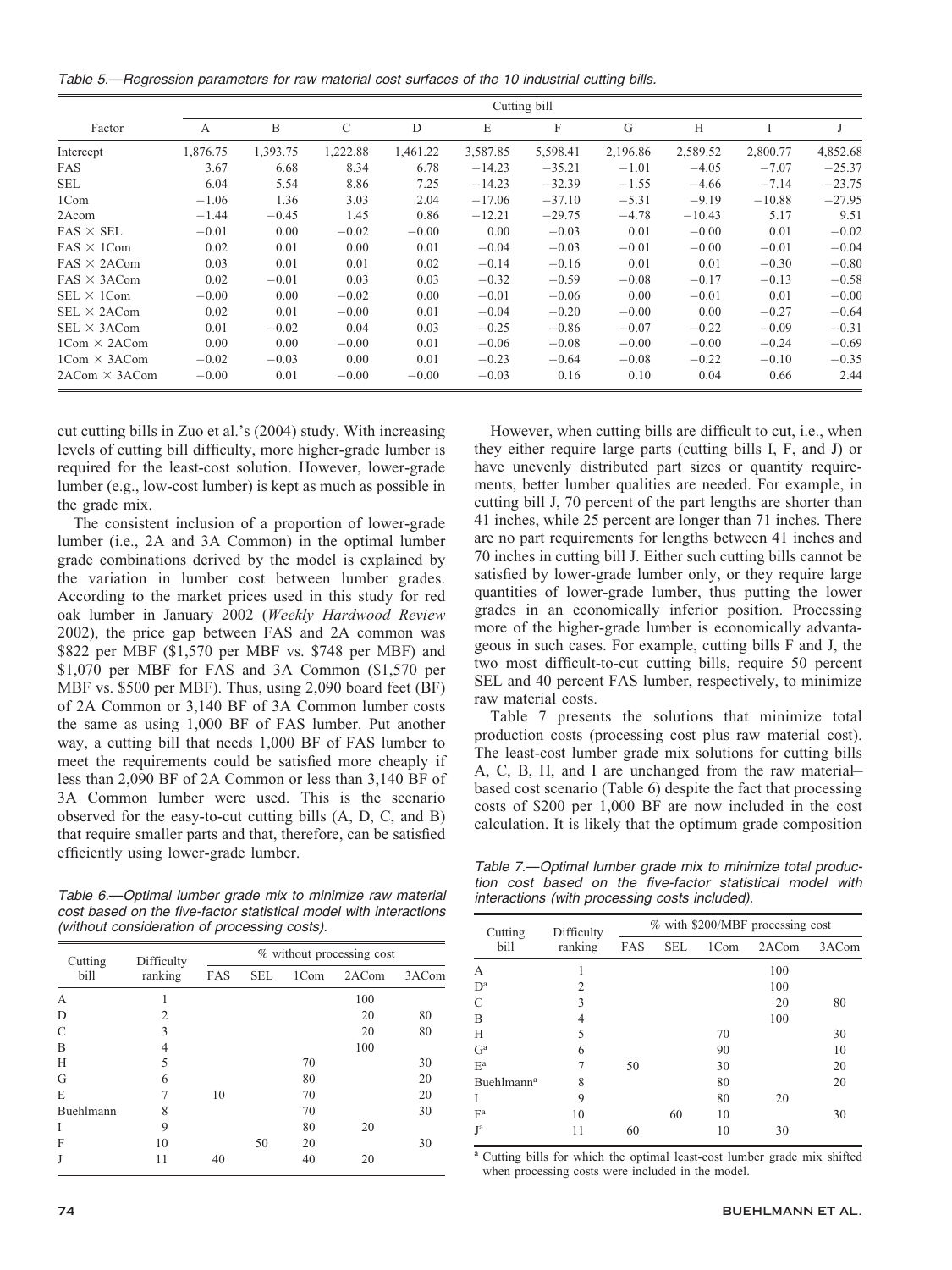for these cutting bills changed slightly, but since the search was done in 10 percent increments, the change was not detected. The least-cost lumber grade mix for the other six cutting bills shifted toward higher-quality lumber. Using the total cost model, cutting bill D now requires 100 percent 2A Common lumber to minimize production cost, thus eliminating 3A Common from the mix. Cutting bills G, E, and F and Buehlmann also require more higher-grade lumber to minimize overall production cost than when no processing costs were included (Table 6). The most significant change in grade combinations occurred for cutting bill E. When minimizing total production cost, it requires 50 percent FAS, 30 percent 1 Common, and 20 percent 3A Common lumber, while 10 percent FAS, 70 percent 1 Common, and 20 percent 3A Common lumber was required to minimize raw material cost only.

Cutting bill J's grade mix shifted toward higher-grade lumber (60 percent FAS when processing costs are included vs. 40 percent FAS when no processing costs are included), but at the same time, the amount of lower-grade material required also increased (30 percent 2A Common when processing costs are included vs. 20 percent 2A Common when no processing costs are included). This change occurred because relative production costs for the lowergrade portion of the lumber inputs decreases when the larger parts are obtained from higher-grade lumber (e.g., from the 60 percent FAS in the case of cutting bill J). When the large parts are readily obtained using higher-grade lumber, yield from lower grades increases since only smaller part sizes need to be cut from the lower grades.

The importance of placing a reasonable boundary on the maximum allowable use of low-quality lumber (e.g., 3A Common) is demonstrated by cutting bill F. When setting the upper boundary for 3A Common for cutting bill F at 80 percent, the least-cost lumber grade mix model returns a solution of 60 percent SEL, 10 percent 1 Common, and 30 percent 3A Common. However, iterative testing showed that a better solution is 90 percent 1 Common and 10 percent 3A Common (Buehlmann et al. 2008c). When large quantities of low-grade lumber can be used in the model's initial tests, the least-cost lumber grade mix generates low yield figures (8.92 percent yield when using 20 percent 2A Common and 80 percent 3A Common; Table 3), skewing the response surface of the model. Thus, the minimum cost solution cannot be found. However, the problem can be corrected by reducing the maximum amount of low-grade material permitted in any solution or by imposing a limit for the minimum yield obtained from any lumber grade or lumber grade combination. A more detailed discussion can be found in Buehlmann et al. (2008c).

The changes in grade composition observed when adding processing costs to lumber costs demonstrates the sensitivity of the model. When \$200 per MBF processing costs are added to total lumber costs, a more serious ''penalty'' for processing lower-grade lumber is introduced. Under the total production cost scenario, the relative total cost of 3A Common lumber increases 40 percent and increases 27 percent per MBF for 2A Common lumber. However, the relative cost increase is only 12 percent for FAS lumber. The total production cost ratio between FAS and 2A Common is 1:1.87. The ratio between FAS and 3A Common lumber is 1:2.53. Thus, for a cutting bill that uses 1,000 BF of FAS, the volume of lower-grade lumber required has to be less than 1,870 and 2,530 BF for 2A Common and 3A

Common lumber, respectively, to result in lower cost. Compared with the ratios based on lumber costs only (2.09 and 3.14), the lower-grade lumber in the total cost scenario has to produce higher yields to be cost competitive with higher-grade lumber. For the easy-to-cut cutting bills (A, D, C, and B), lower-grade lumber still achieves yields that are sufficiently high to be more economical than higher-grade lumber despite the less favorable ratios.

The least-cost lumber grade mix model discussed in this article is expected to become an important tool for rough mill managers to use in scrutinizing their lumber grade mix decisions to find lower-cost solutions. Therefore, the validation of the model and the development of software incorporating the model was a high priority. As extensive testing showed, the new methodology to solve the least-cost lumber grade mix problem yields better (e.g., cheaper and more realistic) lumber grade mix solutions than earlier models that were based on the assumption of a linear relationship between yield and lumber grade(s) (Buehlmann et al. 2008c).

# **Conclusions**

A statistical model to find the least-cost lumber grade mix was developed. The new model uses a mixture design to establish a test protocol to obtain simulated yields from the USDA Forest Service's ROMI-RIP 2.0 rough mill simulator. These simulated yields are then used to build a polynomial cost response surface that allows for an exhaustive search for the lowest-cost grade mix. The model searches for the lowest material cost grade mix or the lowest total production cost (e.g., lumber plus processing costs) grade mix.

The optimal least-cost lumber grade mix solutions generated by the statistical model discussed in this article tend to use as much low-grade lumber (2A and 3A Common) as possible, as long as the cutting bill requirements (in particular, large parts) still can be satisfied. The model indicated that low-grade lumber was preferred to fulfill the part requirements for easy-to-cut cutting bills. Difficult-to-cut cutting bills' requirements (e.g., cutting bills that require significant amounts of large parts) were satisfied by combining higher-grade lumber (SEL and FAS) with lower-grade lumber (2A Common and 3A Common). When processing costs are included in addition to the lumber costs, lower-grade lumber becomes more expensive relative to higher grades. Therefore, the more economical solution is to process more higher lumber grades. However, all these observations apply only within certain price differentials between different lumber grades.

#### Acknowledgments

The authors thank Drs. J. Wiedenbeck and J. Brown, USDA Forest Service, for their valuable review and input. The authors also thank two anonymous reviewers for their helpful comments. This research was supported by the USDA Forest Service's Northern Research Station Forest Sciences Laboratory in Princeton, West Virginia, Virginia Tech, and Virginia Cooperative Extension, Blacksburg.

#### Literature Cited

- Arbib, C. and F. Marinelli. 2004. A p-median model for assortment and trim lost minimization with an application to the glass industry. http:// www.optimization-online.org/DB\_FILE/2004/07/905.pdf. Accessed June 2006.
- Astrand, E. and M. Ronnqvist. 1994. Cross cut optimization of wooden boards based on automatic defect detection. Forest Prod. J. 44(2): 15–24.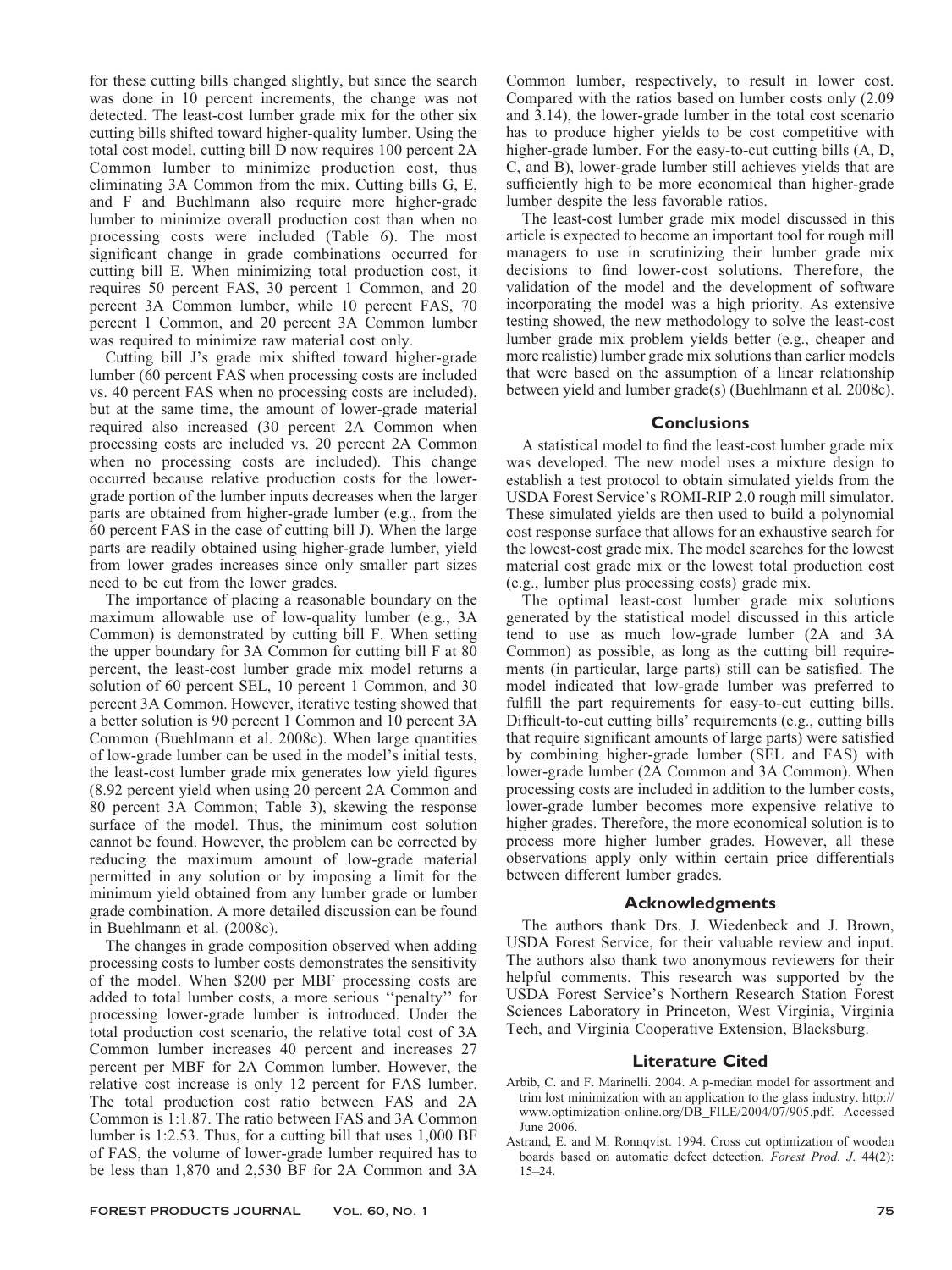- Belov, G. and G. Scheithauer. 2002. A cutting plane algorithm for the one-dimensional cutting stock problem with multiple stock lengths. Eur. J. Operational Res. 141:274–294.
- Bethel, J. S. and C. Harrell. 1957. The application of linear programming to plywood production and distribution. Forest Prod. J. 7(10): 221–227.
- Brunner, C. C., M. S. White, F. M. Lamb, and J. G. Schroeder. 1989. CORY: A computer program for determining dimension stock yields. Forest Prod. J. 39(2):23–24.
- Buehlmann, U. 1998. Understanding the relationship of lumber yield and cutting bill requirements: A statistic approach. Doctoral dissertation. Virginia Polytechnic Institute and State University, Blacksburg.
- Buehlmann, U., D. E. Kline, J. K. Wiedenbeck, and R. Noble, Jr. 2008a. Validation of the standardized and simplified cutting bill. Wood Fiber Sci. 40(2):202-213.
- Buehlmann, U., R. Noble, Jr., and D. E. Kline. 1999. Lumber yield estimation using the method of least squares. In: Proceedings of the Conference on Flexible Automation and Integrated Manufacturing (FAIM), June 2009, Tilburg, The Netherlands. pp. 657–673.
- Buehlmann, U., J. K. Wiedenbeck, R. Noble, Jr., and D. E. Kline. 2008b. Creating a standardized and simplified cutting bill using group technology. Wood Fiber Sci. 40(1):29–41.
- Buehlmann, U. and R. Zaech. 2001. Lumber grade cost evaluation. Final Research Report. North Carolina State University, Raleigh. pp. 1–12.
- Buehlmann, U., X. Zuo, and R. E. Thomas. 2008c. Performance evaluation of the least-cost lumber grade-mix solver. Wood Fiber Sci. 40(3):427–435.
- Carino, H. F. and S. U. Foronda. 1990. SELECT: A model for minimizing blank costs in hard wood furniture manufacturing. Forest Prod. J. 40(5):21–36.
- Carnieri, C., G. A. Mendoza, and L. Gavinho. 1994. Optimal cutting of lumber and particle boards into dimension parts: Some algorithm and solution procedures. Wood Fiber Sci. 26(1):131-141.
- Carnieri, C., G. A. Mendoza, and W. G. Luppold. 1993. Optimal cutting of dimension parts from lumber with a defect: A heuristic solution procedure. Forest Prod. J. 43(9):66-72.
- Coverdale, I. and F. Wharton. 1976. An improved heuristic procedure for a nonlinear cutting stock problem. Manag. Sci. 23:78–86.
- Dyckhoff, H. 1990. A typology of cutting and packing problems. Eur. J. Operational Res. 44:145–159.
- Eisemann, K. 1967. The trim problem. Manag. Sci. 3:279–284.
- Eng, G. and H. G. Daellenbach. 1985. Forest outturn optimization by Dantzig-Wolfe decomposition and dynamic programming column generation. Operations Res. 33:459–468.
- Englerth, G. H. and D. R. Schumann. 1969. Charts for calculating dimension yields from hard maple lumber. Research Paper FPL-118. USDA Forest Service, Forest Products Laboratory, Madison, Wisconsin. pp. 1–12.
- Faaland, B. and D. Briggs. 1984. Log bucking and lumber manufacturing using dynamic programming. Manag. Sci. 30:245–257.
- Fayard, D., M. Hifi, and V. Zissimopoulos. 1998. An efficient approach for large-scale two-dimensional cuttings stock problems. J. Operational Res. Soc. 49:1270–1277.
- Feo, T. A. and M. G. C. Resende. 1995. Greedy randomized adaptive search procedures. J. Global Optimization 6:109-133.
- Ferreira, J. S., M. A. Neves, and F. P. Fonseca e Castro. 1990. A twophase roll cutting problem. Eur. J. Operational Res. 44:185–196.
- Foronda, S. U. and H. F. Carino. 1991. A heuristics approach to the lumber allocation problem in hardwood dimension and furniture manufacturing. Eur. J. Operational Res. 54:151–162.
- Fortney, W. B. 1994. Solving the lumber grade-mix problem for a gang rip first layout with automated cross cut. Doctoral dissertation. University of Tennessee, Knoxville.
- Gatchell, C. J., R. E. Thomas, and E. S. Walker. 1998. 1998 data bank for kiln-dried red oak lumber. General Technical Report NE-245. USDA Forest Service, Northeastern Forest Experiment Station, Radnor, Pennsylvania. pp. 1–60.
- Gilmore, P. C. and R. E. Gomory. 1961. A linear programming approach to the cutting-stock problem. Operations Res. 9:849–859.
- Gilmore, P. C. and R. E. Gomory. 1963. Multistage cutting stock problems of two and more dimensions—Part II. Operations Res. 11: 863–888.
- Gilmore, P. C. and R. E. Gomory. 1965. Multistage cutting stock problems of two and more dimensions. Operations Res. 13:94–120.
- Gilmore, P. C. and R. E. Gomory. 1966. The theory and computation of knapsack problems. Operations Res. 14:1045-1074.
- Glover, F. 1986. Future paths for integer programming and links to artificial intelligence. Comput. Operations Res. 13:533–540.
- Goulimis, C. 1990. Optimal solutions for the cuttings stock problem. Eur. J. Operational Res. 44:197–208.
- Haessler, R. W. 1975. Controlling cutting pattern changes in onedimensional trim problems. Operations Res. 23:483–493.
- Haessler, R. W. and P. E. Sweeney. 1991. Cutting stock problems and solution procedure. Eur. J. Operational Res. 54:141-150.
- Hamilton, E. D., D. A. Butler, and C. C. Brunner. 2002. Cutting to order in the rough mill: A sampling approach. Wood Fiber Sci. 34(4): 560–576.
- Hanover, S. J., W. L. Hafley, A. G. Mullin, and R. K. Perrin. 1973. Linear programming and sensitivity analysis for hardwood dimension production. Forest Prod. J. 23(11):47–50.
- Harding, O. V. 1991. Development of a decision software system to compare rip-first and crosscut-first yields. Ph.D. dissertation. Mississippi State University, Mississippi State.
- Harjunkoski, I., T. Westerlund, J. Isaksson, and H. Skrifvars. 1996. Different formulations for solving trim loss problems in a paperconverting mill with ILP. Comput. Chem. Eng. 20(Suppl 1): S121–S126.
- Harjunkoski, I., T. Westerlund, and R. Porn. 1999. Numerical and environmental considerations on a complex industrial mixed integer non-linear programming (MINLP) problem. Comput. Chem. Eng. 23: 1545–1561.
- Harjunkoski, I., T. Westerlund, R. Porn, and H. Skrifvars. 1998. Different transformations for solving non-convex trim-loss problems by MINLP. Eur. J. Operational Res. 105:594–603.
- Hinxman, A. 1979. The trim-loss and assortment problems: A survey. Eur. J. Operational Res. 5:8–18.
- Hoff, K. 2000. Limitations of lumber-yield nomograms for predicting lumber requirements. General Technical Report NE-270. USDA Forest Service, Northeastern Research Station, Radnor, Pennsylvania. pp. 1–8.
- Karelahti, J. 2002. Solving the cutting stock problem in the steel industry. Master's thesis. Helsinki University of Technology, Espoo, Finland.
- Klinkhachorn, P., R. Kothari, H. A. Huber, C. W. McMillin, K. Mukherjee, and V. Barnekov. 1993. Prototyping an automated lumber processing system. Forest Prod. J. 43(2):11–18.
- Lawson, P. S., R. E. Thomas, and E. S. Walker. 1996. OPTIGRAMI V2 user's guide. General Technical Report NE-222. USDA Forest Service, Northeastern Forest Experiment Station, Radnor, Pennsylvania. pp. 1–46.
- Liang, K., X. Yao, C. Newton, and D. Hoffman. 2002. A new evolutionary approach to cutting stock problems with and without contiguity. Comput. Operations Res. 29:1641–1659.
- Martens, D. G. and R. L. Nevel. 1985. OPTIMGRAMI: Optimum lumber grade mix program for hardwood dimension parts. Research Paper NE-563. USDA Forest Service, Northeastern Forest Experiment Station, Radnor, Pennsylvania. pp. 1–6.
- Mitchell, P. H., J. K. Wiedenbeck, and B. Ammerman. 2005. Rough mill improvement guide for managers and supervisors. General Technical Report NE-329. USDA Forest Service, Northeastern Research Station, Newton Square, Pennsylvania. 60 pp.
- Myer, R. H. and D. C. Montgomery. 2002. Response Surface Methodology: Process and Product Optimization Using Designed Experiments. 2nd ed. Wiley, New York.
- National Hardwood Lumber Association (NHLA). 1998. Rules for the measurement and inspection of hardwood and cypress. NHLA, Memphis, Tennessee.
- Ostermark, R. 1999. Solving a non-linear non-convex trim loss problem with a genetic hybrid algorithm. Comput. Operational Res. 26: 623–635.
- Ronnqvist, M. and E. Astrand. 1998. Integrated defect detection and optimization for cross cutting of wooden boards. Eur. J. Operational Res. 108:490–508.
- Sampson, G. R. 1979. Effects of oversimplification inherent in LP models of primary wood processing operations. Forest Prod. J. 29(5): 23–27.
- SAS Institute Inc. 2002. SAS System for Windows 8.2. SAS Institute Inc., Cary, North Carolina.
- Steele, P. H., B. G. Warren, and J. P. O'Neill. 1990. Rough Mill CostCutter: User's manual. Mississippi Forest Products Utilization Laboratory, Mississippi State University, Mississippi State.